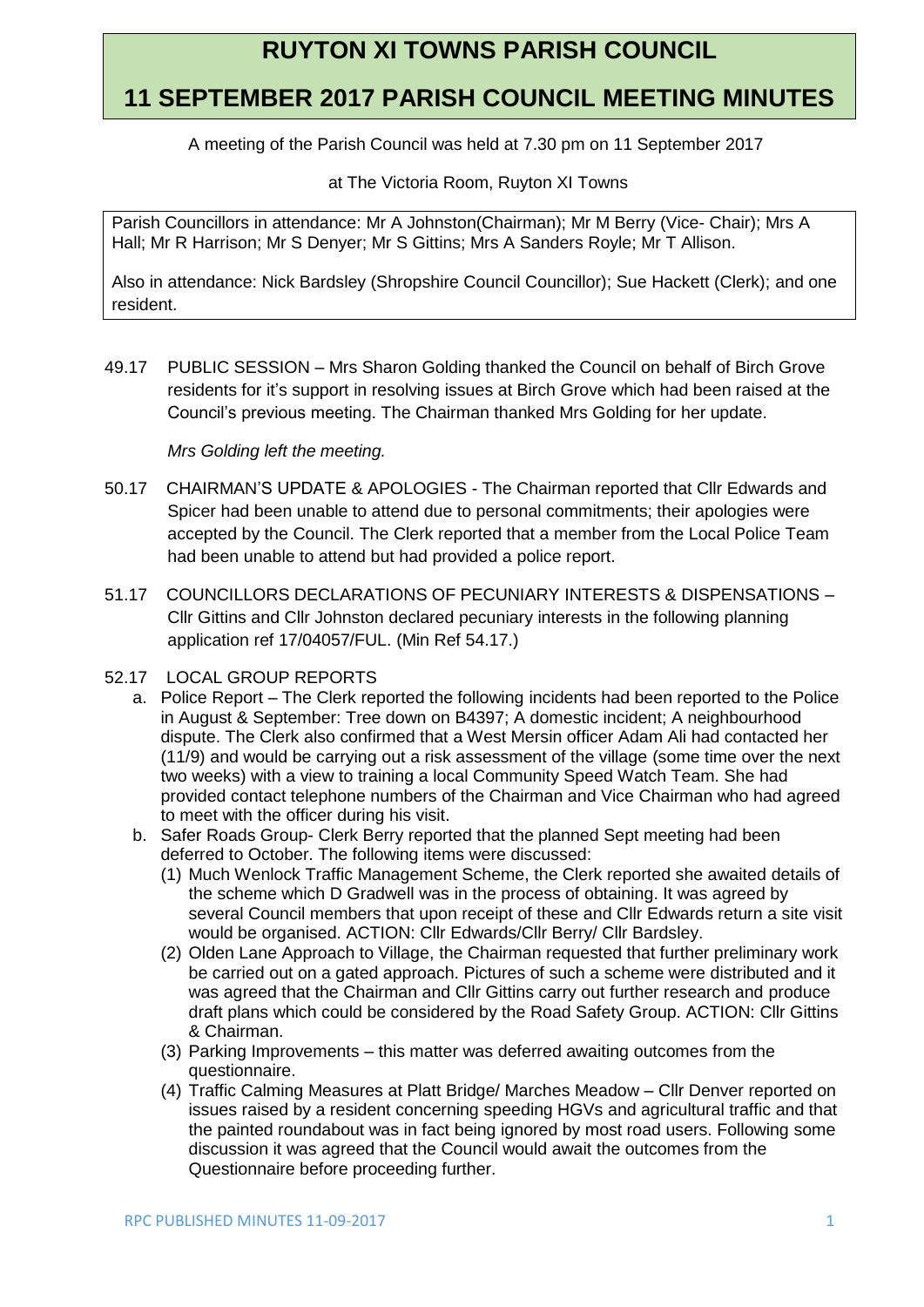- (5) Birch Grove, the Clerk confirmed that new signage was now in place, warning drivers that children were in the vicinity.
- (6) Parking Tickets/posters The Vice Chairman confirmed that the Clerk had designed and supplied a quantity of A5 tickets in consultation with the Police, Chairman and himself. They were to be held and issued by himself and Cllr Edwards. The need for considerate parking and the law had again been stressed in the September newsletter.
- 53.17 MAIN AIMS OF THE COUNCIL The Vice Chairman reported that the Questionnaire had been successfully launched at the Home Grown Show on 10/9, and thanked Cllr Harrison for his contribution in setting up the electronic version. The Vice Chair confirmed he would be delivering 100 paper copy questionnaires to Café Eleven and a box in which completes paper copies could be returned. Cllr Harrison reported that 32 electronic questionnaires had already been completed online which was a positive given the launch date. He agreed to provide a further report for the October meeting, which he was unable to attend due to returning to University. ACTION Cllr Harrison to provide feedback on Questionnaire.

#### 54.17 PLANNING MATTERS

*Cllrs Johnston and Gittins left the room.* (a) Council considered the following planning application: Ref 17/04057/FUL Barns at Wykey Farm, Wykey, Ruyton XI Towns Proposed: Conversion of redundant agricultural building to one dwelling.

Following some discussion Council agreed to make no comment. *Cllrs Johnston and Gittins returned to the room.*

(b) The Clerk explained that the Council needed formally to confirm its planning decisions made in August, which was to make no comment to the following:

Ref: 17/03308/FUL; 2 Vine Villas Pound Lane Ruyton XI Towns Proposed: Erection of a first floor extension to include Juliet balcony...

Ref: 17/03419/FUL; | Yew Tree Cottage Blackbow Hill Ruyton XI Towns SY4 1HU Erection of first floor extension to form enlarged bedroom and balcony; internal alterations to ground floor with veranda…

Council formally agreed without dissent in retrospect:

#### 55.17 FINANCE

- a. Council considered and adopted by resolution the Half Year Budget Monitoring Report 2017/18 (Appendix B), provided by the Clerk. It was agreed that all variances had been satisfactorily explained and that Council had resolved that un budgeted expenditure relating to Memorial Hall window replacement and LED street lighting replacements be funded from their respective restricted reserve accounts. The Clerk reported on the August bank balance and that £1,131 had been received as a grant from Shropshire Council for Minor Highways Maintenance & Works.
- b. Council resolved to fund: £100 to Village Hall Committee for staging the Home Grown Show, (Cllr Allison refrained from voting as he is a member of the Committee), using LGA 1972 s137. £529 towards costs of maintaining the Church clock over a 3 year period, beginning in 2018.
- c. The Chairman confirmed the Clerk's remuneration had been paid correctly in August and that it complied with the September payroll report. He reported that due to the Clerk's holiday commitments and the Council's recent decision to change meeting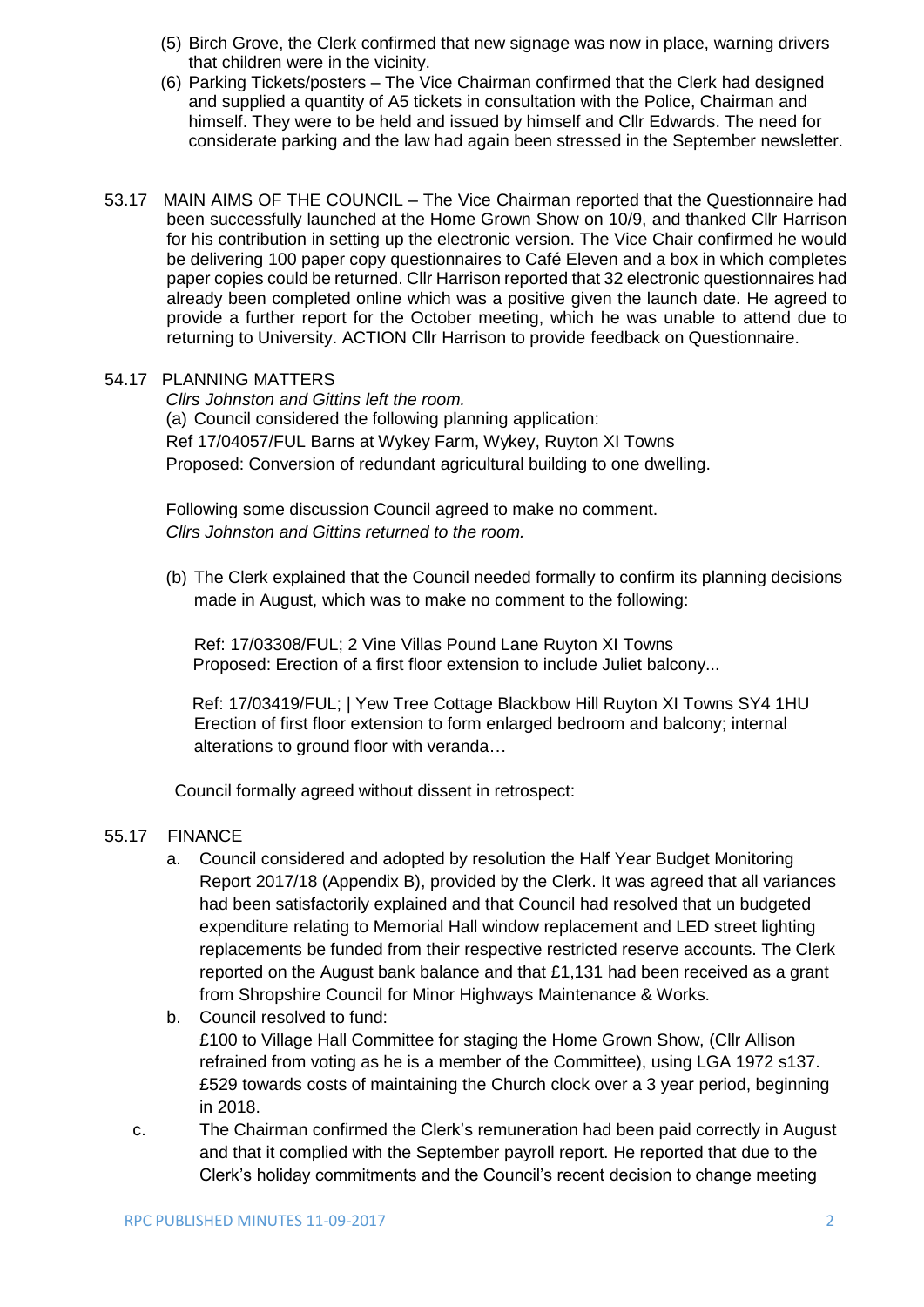dates that arrangements had been made for Mrs Anne Chalkley to clerk the October meeting, expected costs were approved by Council (£12.00 per/hr + mileage at 45p/mile). The Chairman confirmed that he had also received the Clerk's time sheets which indicated that holidays were due.

d. Council considered and resolved that the following invoices/reimbursement claims be authorised for payment:

|           | Chq  |                               |                                        | £      |
|-----------|------|-------------------------------|----------------------------------------|--------|
|           | No   | Payee                         | Description                            |        |
|           | 875* | Great Ness & Little Ness PC   | Donation to Youth Club                 |        |
| 24/7/2017 |      |                               |                                        | 500.00 |
|           | 880* | <b>Clerk</b>                  | Administration for 4 months            |        |
| 4/8/2017  |      |                               |                                        | 132.42 |
|           |      |                               |                                        |        |
|           | 881* | <b>B</b> Townson              | <b>Internal Audit</b>                  |        |
| 4/8/2017  |      |                               |                                        | 120.00 |
|           |      |                               |                                        |        |
| 11/9/2017 | 882  | <b>Highline Electrics Ltd</b> | Brownhill St light repair              | 31.80  |
|           |      |                               |                                        |        |
| 11/9/2017 | 883  | SJF Design & Print            | 100 B&W Questionnaires                 | 24.00  |
|           |      |                               |                                        |        |
|           |      | A Sanders Royle               | Expenses for Home Grown Show           | 19.98  |
| 11/9/2017 |      |                               | relating to Hanging Basket Competition |        |
|           |      |                               |                                        |        |
| 11/9/2017 | 884  | Ruyton XI Towns PCC           | Room hire 3/8                          | 12.00  |
|           |      |                               |                                        |        |
|           | 885  | The Royal British Legion      | 20 lamp post poppies                   | 60.00  |
| 11/9/2017 |      |                               |                                        |        |
|           |      | Poppy Appeal                  |                                        |        |
|           |      |                               |                                        |        |
| 11/9/2017 | 886  | <b>Clerk</b>                  | Expenses                               | 82.10  |
|           |      |                               |                                        |        |

\*cheques 880 & 881 issued in August, were authorised retrospectively. \*cheque 875 although raised in July was not signed and issued until September by Council request.

- e. The Clerk explained why the CCLA account and deposit of £25,000 and had not been posted. Council agreed the following ACTION The Vice Chairman to arrange for Cllr DS to complete outstanding signature section and for Council's bank account with Bank of Ireland to be verified as genuine wither with either a solicitor or Vicar.
- 56.17 CONFIRMATION & ACCEPTANCE OF PREVIOUS MEETING MINUTES: Draft minutes of the council meeting held on 24 July 2017 were resolved as accurate by Council. Council instructed the Chairman to sign them as such.
- 57.17 SHROPSHIRE COUNCIL Councillor Nick Bardsley reported that the next Multi agency meeting was to take place on 17 October, when it was hoped that results from the September traffic survey would be available. He went on to update councillors on Shropshire Council's new contract with Air band, in their continued commitment to improve rural broadband services.
- 58.17 LOCAL PROJECTS UPDATE:
	- a. AED Project Numbers Plus Cllr A Sanders Royle agreed to report on the scheme at a future meeting.
	- b. Hanging Basket Competition Cllr A Sanders Royle reported that a prize had been awarded at the Home Grown Show, however pictures were unavailable as the hanging basket had been stolen just before the event. Following some discussion and local feedback on the need to ensure ALL baskets were looked after in future years the following was agreed. ACTION: The Chairman and Cllr Sanders Royle to devise a new planting scheme, which would receive village support.